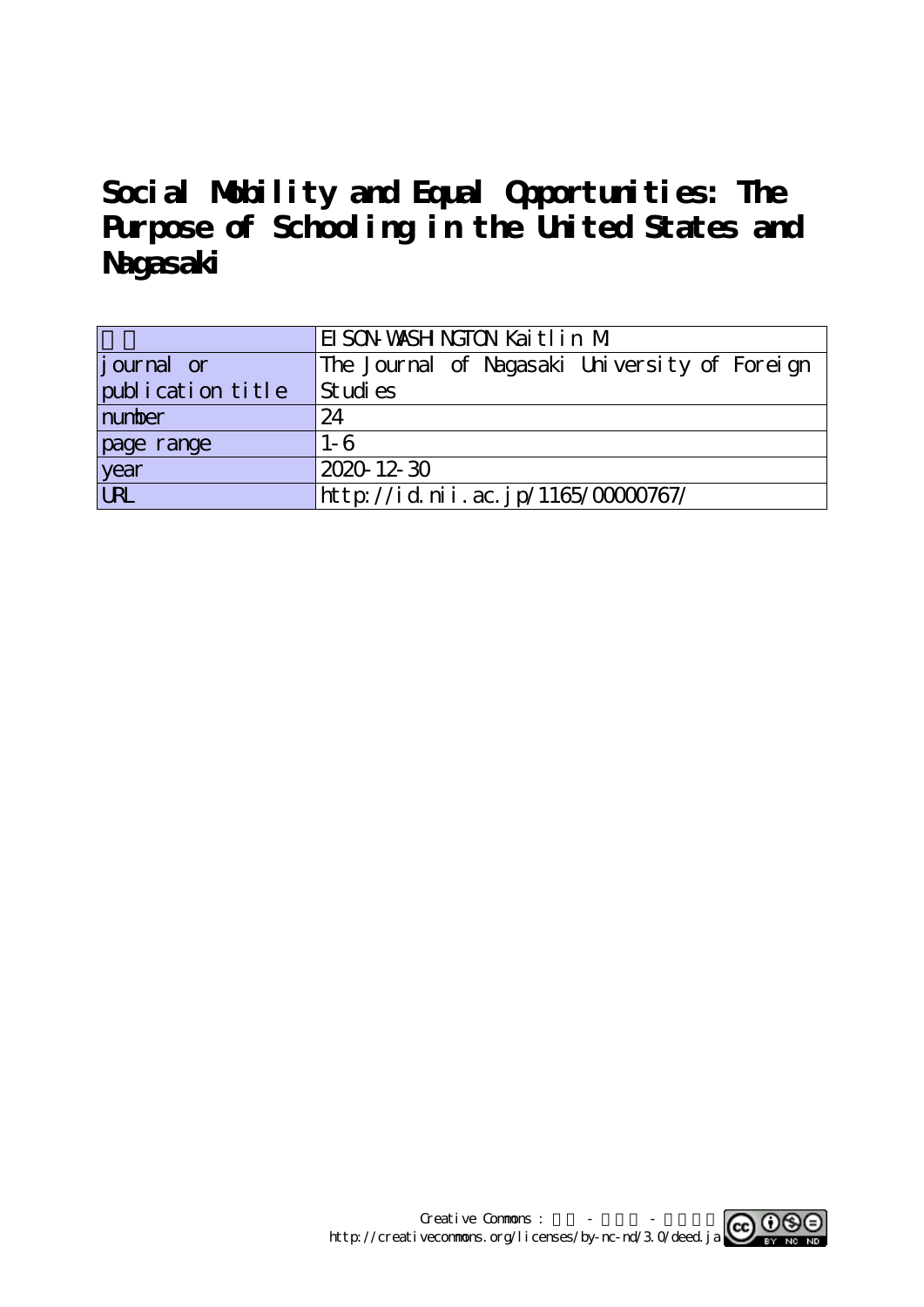The Journal of Nagasaki University of Foreign Studies No. 24 2020

# Social Mobility and Equal Opportunities: The Purpose of Schooling in the United States and Nagasaki

Kaitlin M. Eison-Washington

社会的流動性と公平性: 米国と長崎での教育の目的

ケイトリン アイソンワシントン

**長崎外大論叢**

**第24号 (別冊)**

**長崎外国語大学 2020年12月**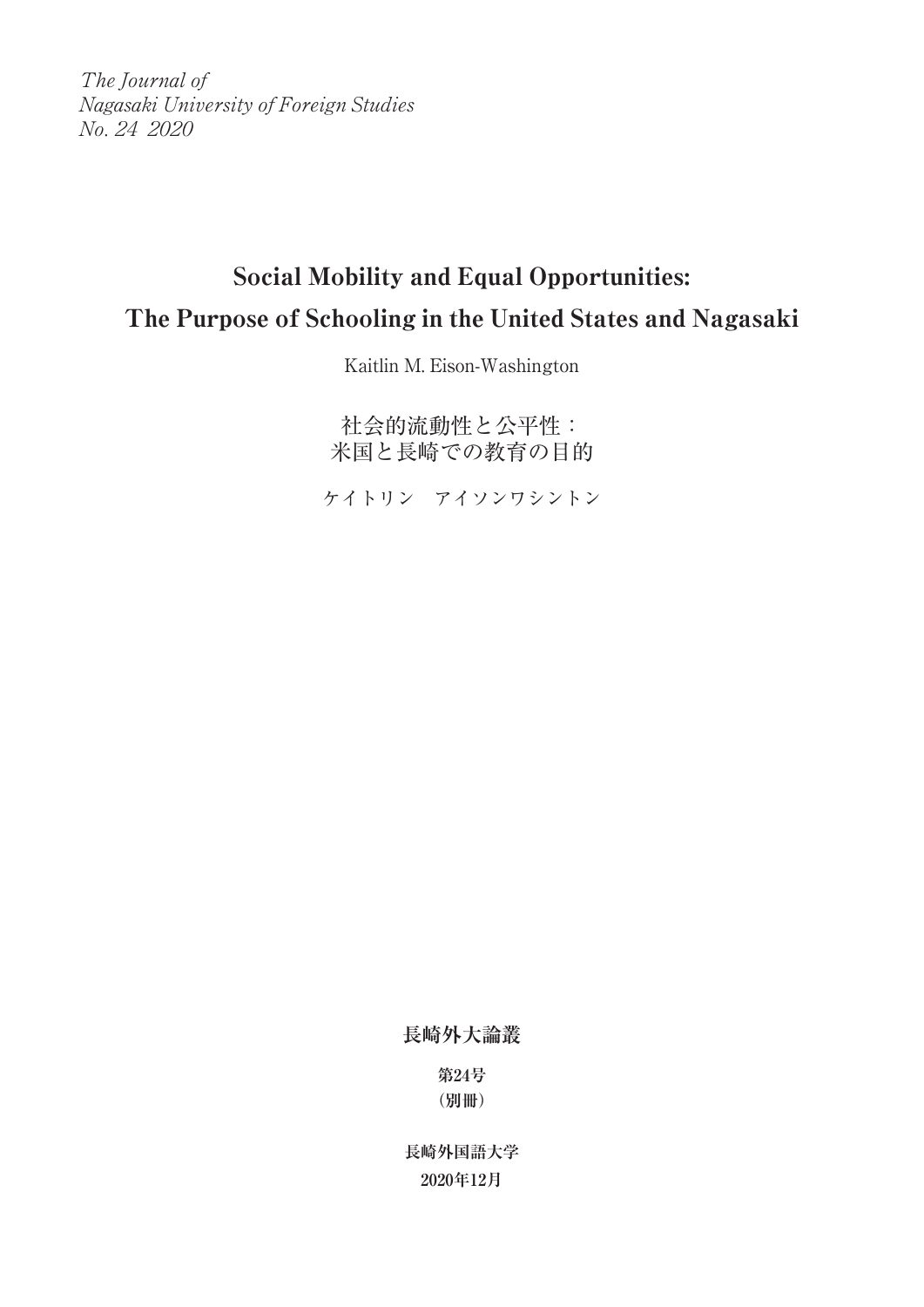## Social Mobility and Equal Opportunities: The Purpose of Schooling in the United States and Nagasaki

Kaitlin M. Eison-Washington

社会的流動性と公平性: 米国と長崎での教育の目的

ケイトリン アイソンワシントン

#### Abstract

This brief study examines the purpose of schooling in the United States and offers a comparison with the observed purpose of schooling in Nagasaki, Japan. The author reflects on her experience as an Assistant Language Teacher and draws upon both her experiences in and research of the public schooling system to draw conclusions about the fundamental purposes of each respective education system. Through this process, the author outlines the importance of "21st century skills" as they relate to equity in education and social mobility.

本稿では、米国での教育の目的を検討し、筆者が日本の長崎市で教員として経験した教育の目的との比較 を行う。さらに、「21世紀のスキル」が教育とソーシャルモビリティの公平性に関連していることの重要性 について概説する。

#### Keywords

Schooling, 21st Century Skills, Social Mobility, Japanese Schools, K-12 Education, Equity 教育、21世紀のスキル、社会的流動性、日本の中学校、公平性

#### The Purpose of Schooling

Schools in the United States today serve a population of students from diverse racial, ethnic, linguistic, and socio-economic backgrounds. Within this social context, schools have the responsibility to provide all students with fair and equitable education - that is, an education that strives to reduce the disparities created by societal inequalities by making accommodations and compensations that allow each student access to the same opportunities. By upholding equitable practices, setting high expectations for all students, and providing students with the necessary support to meet those expectations, schools demonstrate excellent practices. The purpose of schooling throughout the United States should be to equip students from all backgrounds and social statuses with critical foundational skills, both cognitive and technological, that are necessary for them to engage with the current economic system and gain access to opportunities for social mobility.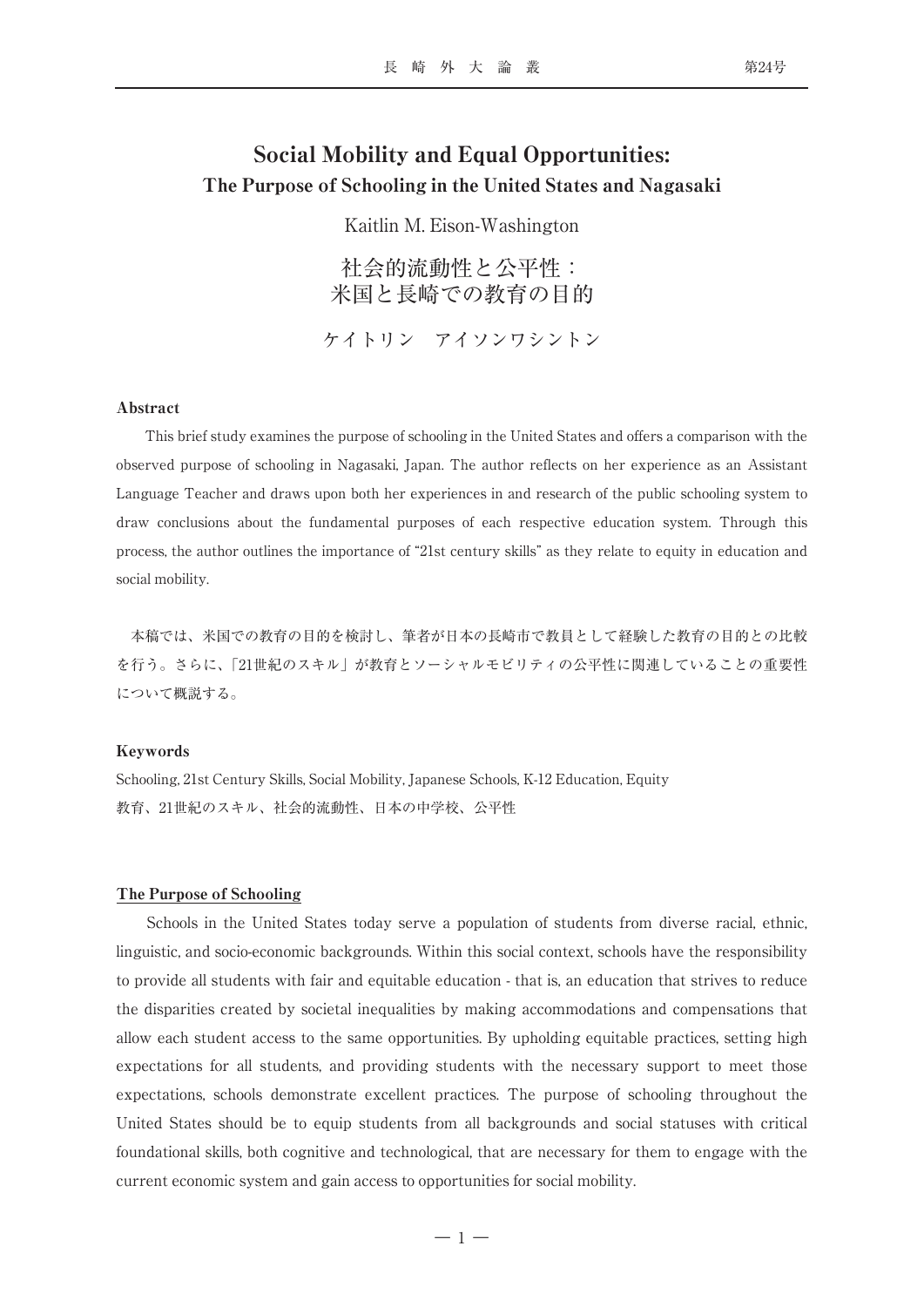Schooling in the United States should serve as a means for students to develop extensive knowledge and gain fundamental skills and competencies that allow them to transition into society prepared to move between social strata. As a result of schooling, each student should be prepared to choose a path that will allow him or her to enter social and economic spaces that may have previously been inaccessible due to barriers established by class-based inequalities. Frank Levy and Richard Munane (2013) argue that in recent years "education moved from being one source of upward mobility (along with generally rising earnings) to the main source of upward mobility" (p. 1), and therefore schools must ensure that students from low-income families are granted access to the same jobs and resources as students from wealthy families. In order to accomplish this, schools must not only impart knowledge that lays the foundation for more advanced learning, they must also equip each student with a set of critical yet intangible skills before they enter society as adults.

Not unlike the practices of today, schools should impart foundational knowledge - math, science, English, and history- in order for students to both meet the requirements for college admission and to interact on the most basic level with the world around them. Along with this fundamental knowledge, schools must also impart a critical set of competencies that will allow students to interact with others and thrive in social and work spaces as they exist today. As illustrated in *Partnership for 21 st* Century Learning (2015), it is simply not enough for students to retain content knowledge as taught in math, science, or history classes; "students must also learn the essential skills for success in today's world, such as critical thinking, problem solving, communication in collaboration" (p. 1). This particular set of competencies is often referred to as "21 st century skills" as they are applicable to the unique working and learning styles of today. They include, but are not limited to, the ability to think creatively, the ability to effectively make analysis-based decisions, the ability to masterfully give and receive feedback, and the ability to work respectfully with others (p. 2-9). The entire school community must be active in seeing that all students acquire these skills in order to be better prepared to transition into life beyond high school, whether they seek higher education or employment.

As previously mentioned, *Partnership for 21st Century Learning* (2015) also identifies the ability to effectively use and apply methods of technology as one of the many "21 st century skills". Within twelve years of schooling, students should acquire a solid grasp of technology and understand the ways it is used in professional and educational settings. Students must be prepared to embark upon a society that is highly technological. As Chris Dede (2014) explains his study entitled The Role of Technologies in Deeper Learning, students who have developed technological literacy are able to "be more responsive to the opportunities and challenges of a global, knowledge-based, innovationcentered civilization" (p. 6). He continues, "if used strategically and in concert, [technologies] can help prepare students for life and work in the 21 st century, mirroring in the classroom some powerful methods of learning and doing that pervade the rest of society" (p. 6). Educators in schools, urban and rural alike must incorporate the use of technology into their pedagogy, encouraging students to hone invaluable technological skills. Schools must also understand that even in this highly technological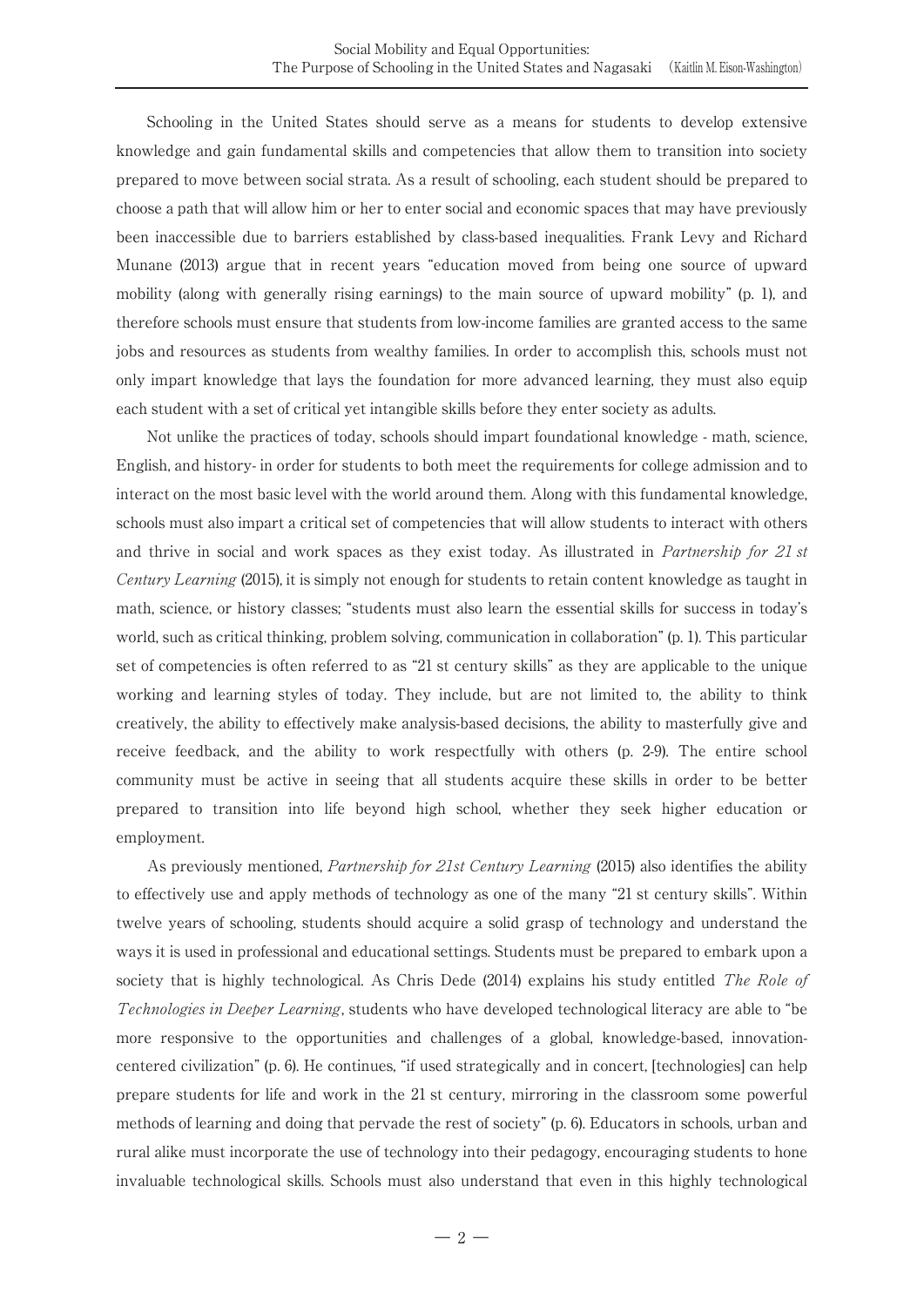age, computer literacy is not universal - not all students begin their first year of schooling with knowledge of computers and other technologies. Accordingly, schools must ensure that every student, rich or poor, completes schooling able to use technology in a way that allows them to flourish in places of work and higher education.

Considering the schools I attended as a student, I believe that they prepared me for life after graduation by offering access to high-quality education, imparting critical foundational skills, and thus providing a path for upward mobility. I attended schools that appeared to have confidence in so-called "21 st century skills", as they integrated them into many lessons and activities. At school, I was encouraged to collaborate with peers, explore and understand cultures other than my own, and communicate in an articulate manner, which I believe laid the groundwork for my successes in college and at various workplaces. The schools I attended also integrated the use of technology into the classroom, not only for students' use, but also into methods of instruction. I strongly believe this eased my transition into higher education and prepared me to enter workplaces that required constant use of technology.

Some might argue that by designing schools with the goal of paving pathways for social mobility, students may naturally come to view education and their accumulated knowledge as a commodity. Some might support Labaree (1997) in his argument expressing that when both schools and students focus on accessing opportunities that allow social mobility, "the primary aim is to exchange one's education for something more substantial-namely, a job, which will provide the holder with a comfortable standard of living, financial security, social power, and cultural prestige" (p. 55). That is to say, schools would cease to exist as a place for students to explore their interests and academic strengths, but instead would become a place for students to understand the ways in which education can best serve them in life. I would argue, however, that when schools deliberately integrate cognitive stills often referred to as "21 st century skills" into their culture and curriculum, schools inherently foster an appreciation for the pursuit of knowledge and the processes of learning in students.

#### Evaluation of a School

For three years, I taught English at three elementary schools in Nagasaki, Japan, the graduates of which attended the local junior high school where I also taught. For the purposes of this argument, this study focuses primarily on the schooling and education that takes place at junior high school.

The Japanese public school year began in April and finished the following March, meaning that students spent significantly more time in school than students attending public school in the United States. While students were allowed vacations in between trimesters, I found that many spent their vacation time at school to participate in club activities or to train with sports teams. The typical school day itself was often very long, beginning when students walked to school and ending after offsite "cram school"<sup>1</sup>, where students received supplementary tutoring for school subjects and entrance examinations, often until 10:00 pm or later. The reasons for carrying out such long school days had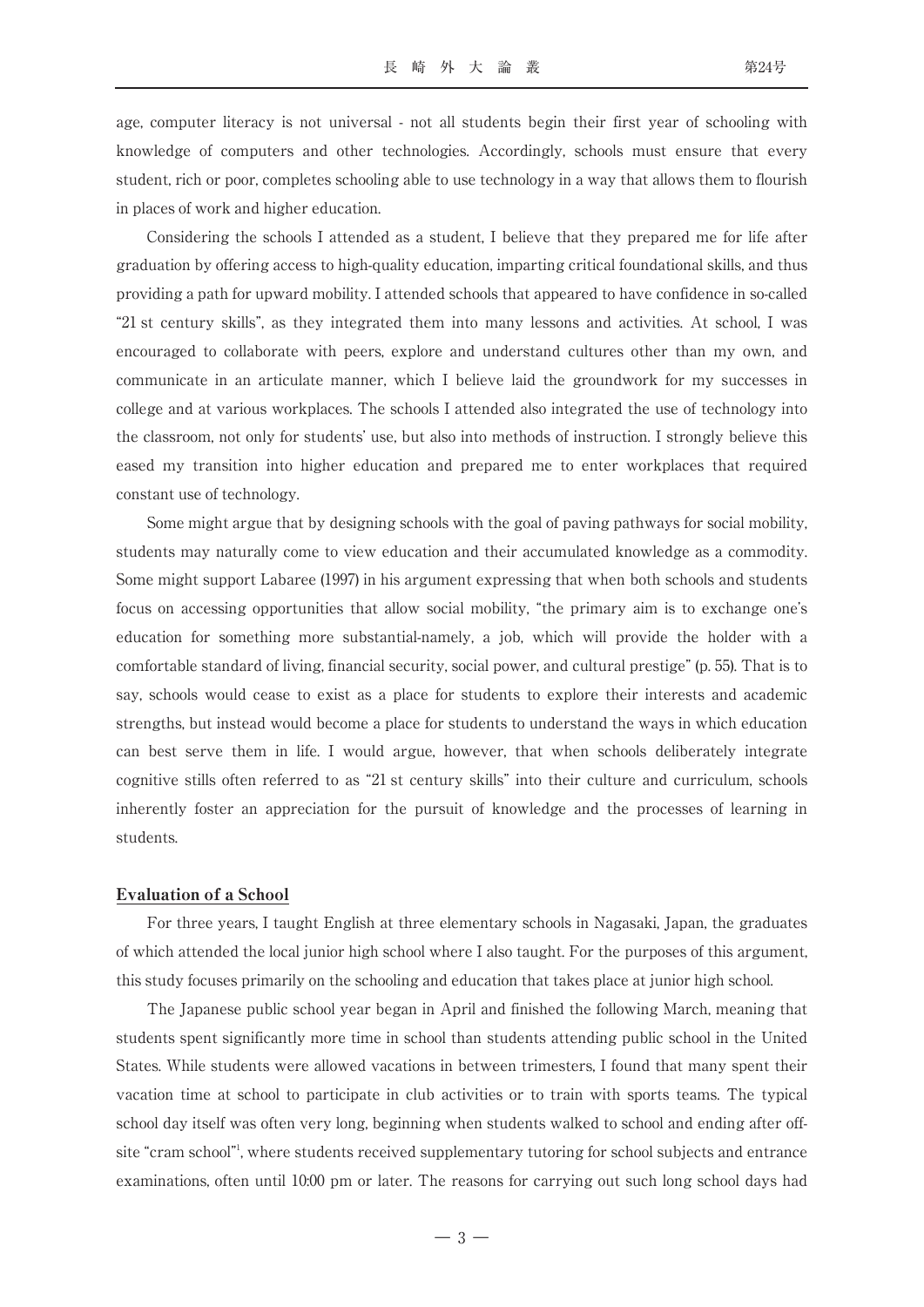never been explicitly explained to me, however I deduced that keeping students in school for long hours served two distinct purposes - to provide rigorous academics and supervision to students whose parents and guardians worked similarly long hours and to cultivate in students a strong work ethic. Perhaps theoretically, one could justify this by suggesting that students who learned to work hard in school, putting in extra hours, would continue to work hard throughout their lives.

Most of my students came from low-income, working-class families, many of whom often volunteered their free time to participate in school events. The student body was almost entirely ethnically Japanese, save a handful of students of non-Japanese Asian descent (this was rarely discussed openly) and mixed-race students. Every day, students wore dark blue and black navalinspired uniforms, complete with socks that rose precisely three centimeters above the ankles. Students were required to neatly style their hair in a way that did not attract attention. During lessons, when called on to answer a question or offer an opinion, students often followed their answer by asking the entire class, "what do you think" to which students would most often reply in unison, "I agree". Whether or not students truly supported the idea, it appeared that the school had intended to foster a community with a strong group mentality and sense of uniformity among the student body. There is a well-known and often repeated saying in Japan which could be applied to the schooling that took place at that school; "the nail that sticks out gets hammered down". It highlights the fact that uniformity and sticking to the status quo were valued over individuality and risk-taking.

At junior high school, students studied math, science, social studies/history, Japanese, English, art (including industrial arts), music, home economics, and physical education. Students also received weekly moral education lessons, taught by their homeroom teachers. In these classes, students discussed the importance of teamwork, helping those in need, and other similar topics. Similar to the United States, these courses served to impart critical knowledge intended to prepare students as they pursue high school and higher education. It is important to note that high school education in Japan is not required. In fact, many of my own students did not continue on to high school, but instead found work as manual laborers at the age of sixteen. This fact alone contributes to my understanding that the most fundamental purpose of schooling at that junior high school was to prepare students to enter the workforce as morally driven, upstanding citizens with a strong work ethic, and perhaps the goal of social mobility was secondary.

For a moment, I would like to discuss the difficult transition students make from elementary school to junior high school. The difficult transition was most likely due to the drastically different purposes of schooling put into practice at the two levels of schooling. Similar to the way in which there was debate about whether schooling should serve the individual child or train the citizen in the early to mid-1900s in the United States (Reese, 2011, p. 149-151), a similar tension between the approaches of education arose between elementary and junior high school; the same issues were in conflict, but on a much smaller scale. At elementary school, along with their core subjects, the students learned how to play musical instruments, craft intricate and colorful art projects, build kites, care for pet rabbits, collect praying mantises, learn games from the olden-days from senior citizens in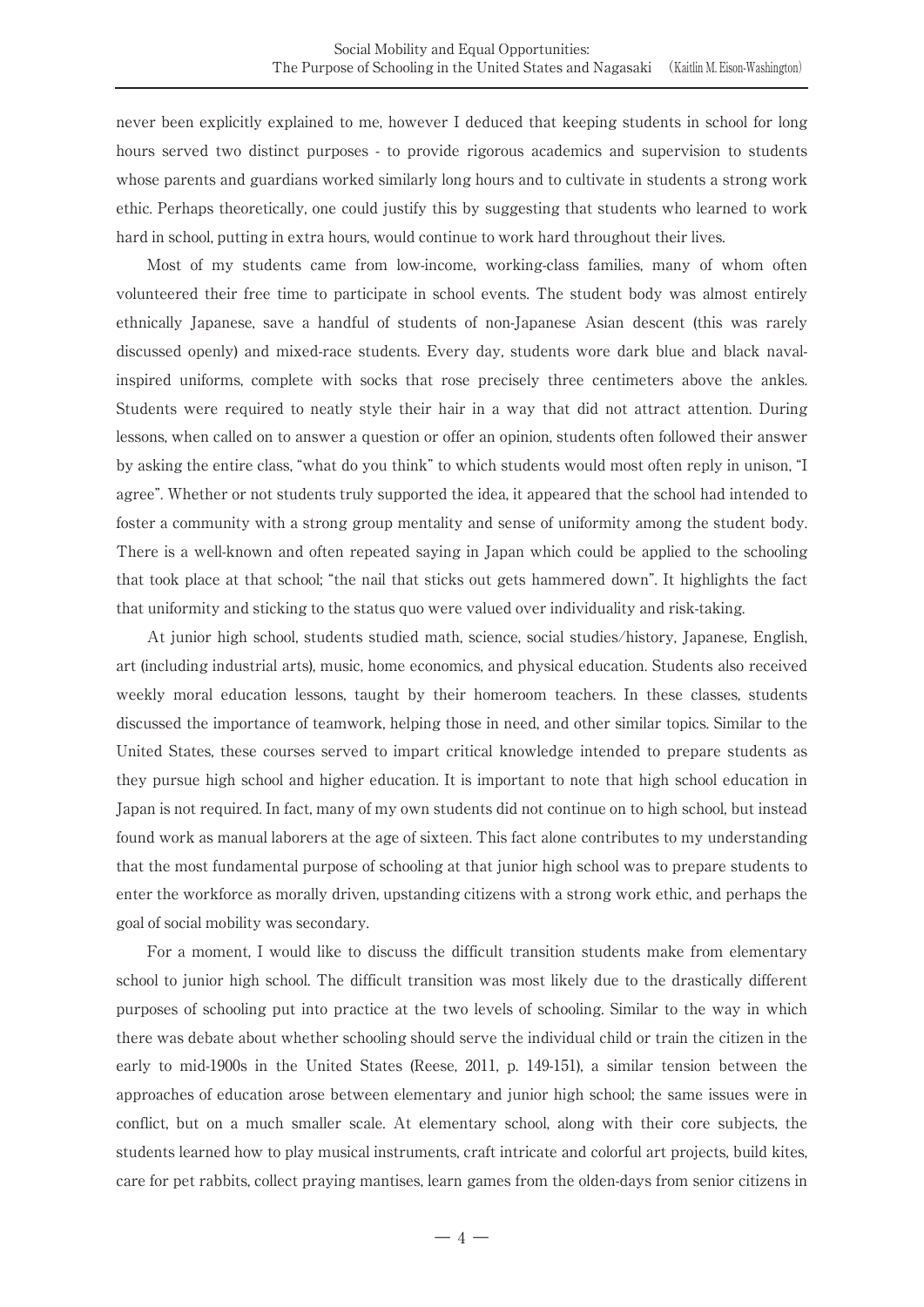the community, and learn to ride unicycles. Most importantly, students did not wear uniforms, immediately distinguishing them from their junior high school peers. Students were without a doubt afforded more room for self-expression and more freedom to discover their strengths and weaknesses. At elementary school, I believe the purpose of schooling was not unlike that of the schooling embraced by progressive school reformers in the United States in the 1900s who advocated for "the child to replace the academic subjects as the center of the educational experience" (p. 151). Elementary school was focused more heavily on developing the individual child and fostering relationships, rather than on instilling a strong work ethic as in junior high school.

As students entered junior high school for the first time, they were abruptly introduced to a different approach to schooling. Beginning almost immediately, students endured copious amounts of testing - both evaluative and practice testing in preparation for high school entrance exams. During lessons, the classroom instruction and learning I observed was centered around memorization and student recitation, rather than creative thinking, as one might hope to see in classrooms in the United States today. Much of the content taught to students was also taught in direct preparation for high school entrance exams. Additionally, students entering junior high school wore uniforms for the first time - a drastic change from their wildly patterned, brightly colored outfits of elementary school. This transition to rigid uniforms, I would argue, served to prepare students for the protocol of Japanese workplaces, many of which require employees to wear uniforms or a simple suit. This further strengthened my interpretation that the junior high school at which I taught applied a "social efficiency" approach to schooling, as described in depth in *Public Goods, Private Goods*. Labaree (1997) argues that with social efficiency approaches to schooling, the "economic well-being depends on our ability to prepare the young to carry out useful economic roles with competence" (Labaree, p. 42), the training for which, one might argue, begins in junior high school in Nagasaki.

### Path Forward

In order for the Nagasaki junior high school in question to align more closely with my suggested purpose of schooling, the issue must first be addressed as a technical problem before proceeding to implement solutions resulting in students' acquisition of foundational skills and access to opportunities for social mobility. According to Heifetz, et al. (2009), technical challenges and problems "can be resolved through the application of authoritative expertise and through the organization's current structures, procedures, and ways of doing things" (p. 19). The current structures in this situation would be school curriculum and teaching methods. I propose that the junior high school focus on teaching students the aforementioned "21st century skills", and deliberately weaving them into all subject areas. Creative thinking and collaborative work should be just as much a part of schooling as test preparation.

While I was initially inclined to suggest an overall mindset change, or an "adaptive change" (p. 19), I recognize that this level of change would require a much larger, implausible cultural and systemic change. Both cultural values and workplace practices would be required to change in order to enable